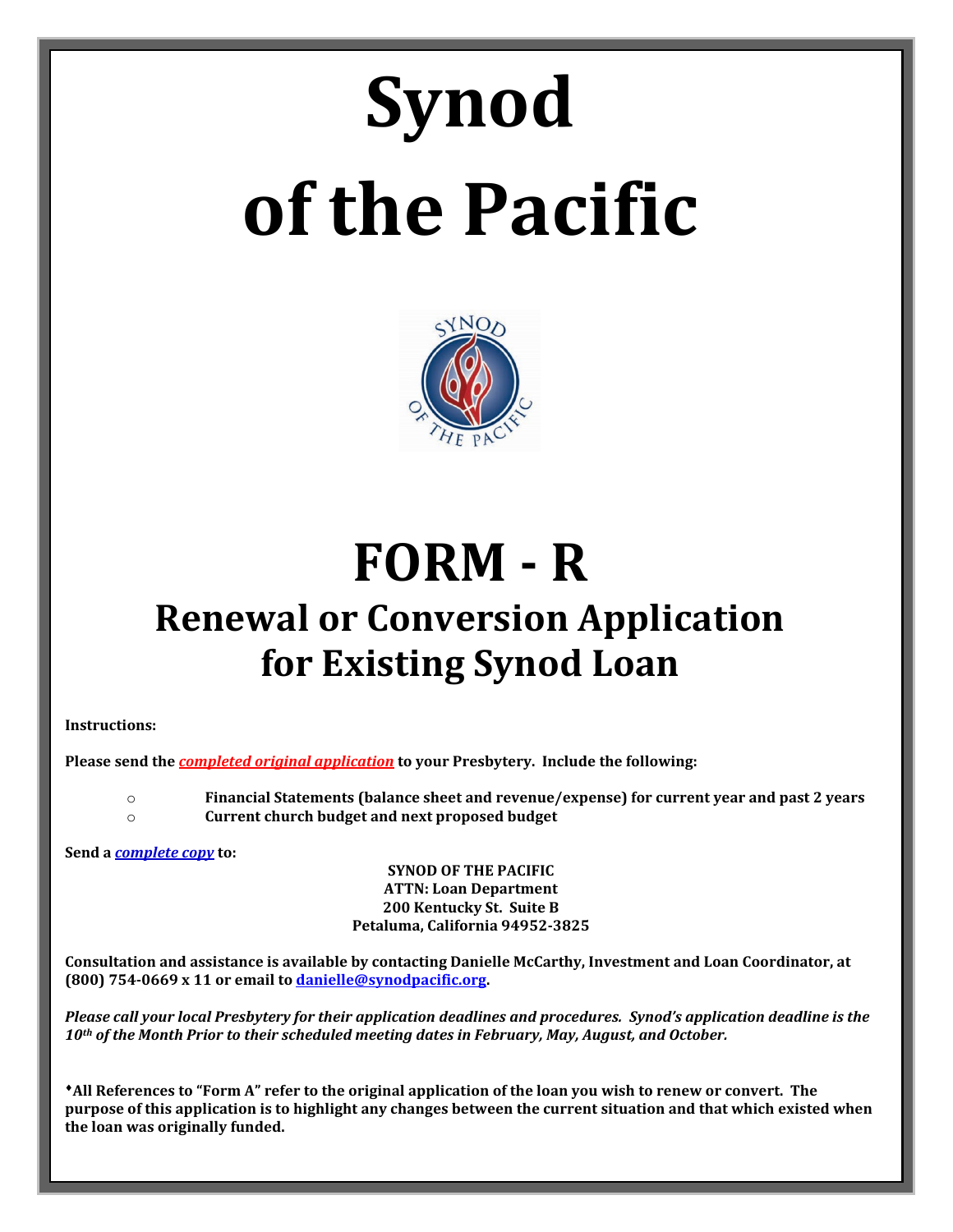### **FORM R**

#### **APPLICATION TO RENEW OR CONVERT EXISTING SYNOD LOAN**

□ Renew Line of Credit □ Renew Amortized Loan □ Convert Line of Credit to Amortized Loan

#### **Section A: General Information**

|                                                                                                                            | <b>Section B: Information about Your Community</b> |  |
|----------------------------------------------------------------------------------------------------------------------------|----------------------------------------------------|--|
| Radius of community in miles _________                                                                                     |                                                    |  |
| Population on Form A <sup>*</sup> ________________ Current Population _______________ Expected 5 year growth _____________ |                                                    |  |
|                                                                                                                            |                                                    |  |
|                                                                                                                            |                                                    |  |
| Approximate price of average home: On Form A* \$_______________________Current \$_______________________________           |                                                    |  |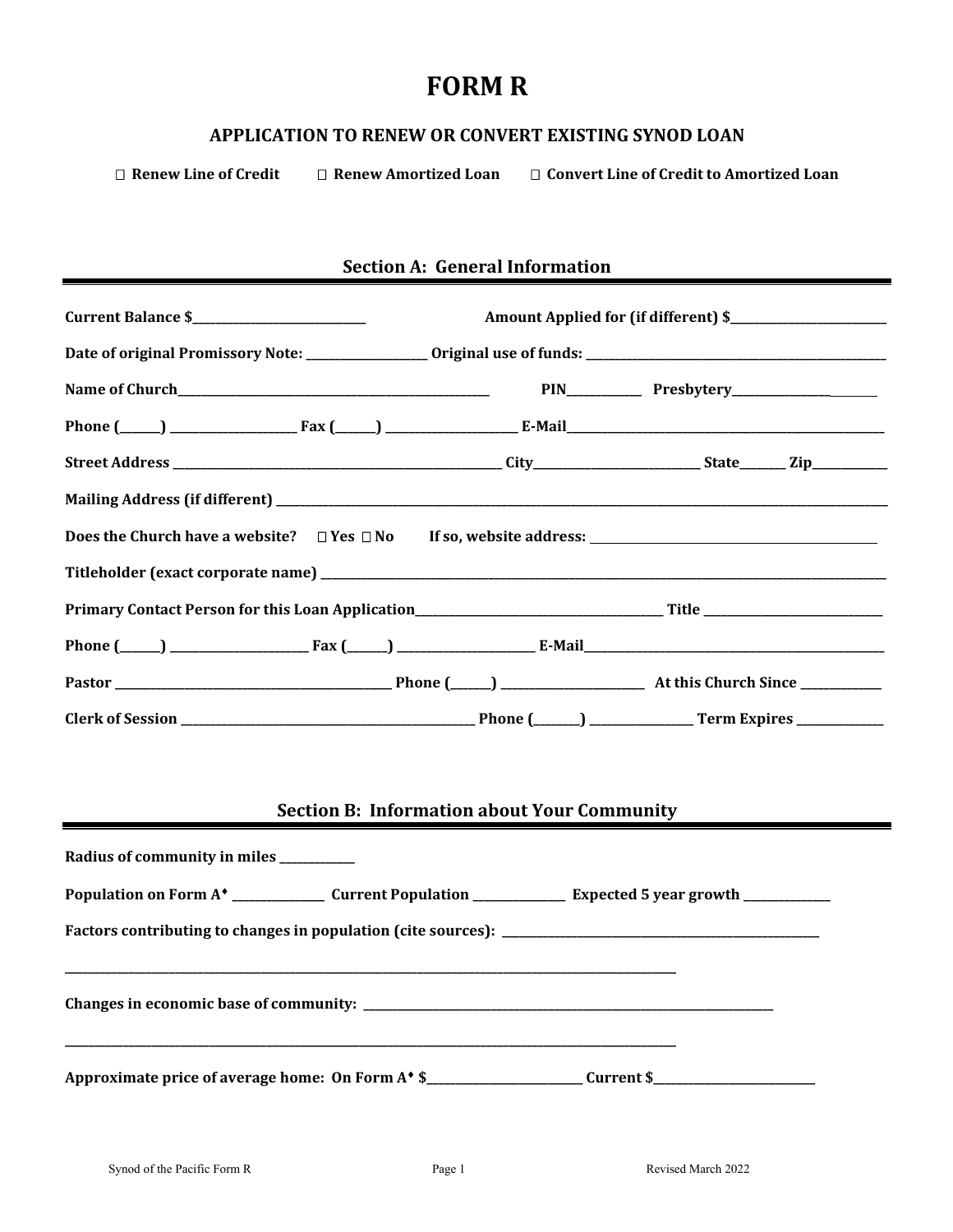| Communicant church membership (past five years):                   |  |  |
|--------------------------------------------------------------------|--|--|
|                                                                    |  |  |
| Average Attendance at Sunday Worship Service(s) (past five years): |  |  |
|                                                                    |  |  |
|                                                                    |  |  |
|                                                                    |  |  |
| Resident family membership units (number of pledging units)        |  |  |
|                                                                    |  |  |
| Approximate average family income in congregation \$               |  |  |

| <b>Building Fund Campaign:</b> |  |
|--------------------------------|--|
|--------------------------------|--|

**Total receivable amount (not yet collected, but still collectable) of previous/current campaign \$ \_\_\_\_\_\_\_\_\_\_\_\_\_\_\_\_\_\_\_\_** 

 **Previous / current campaign pledge period from \_\_\_\_\_\_\_\_\_\_\_\_\_ to \_\_\_\_\_\_\_\_\_\_\_\_\_\_\_ (dates)**

 **Future campaign planned for retirement of this debt from \_\_\_\_\_\_\_\_\_\_\_\_\_ to \_\_\_\_\_\_\_\_\_\_\_\_\_\_\_ (dates)**

**Campaign directed by Church Financial Campaign Service of PC (USA)? Yes No If no, provide copy of contract.**

#### **Section D: Church Financial Information**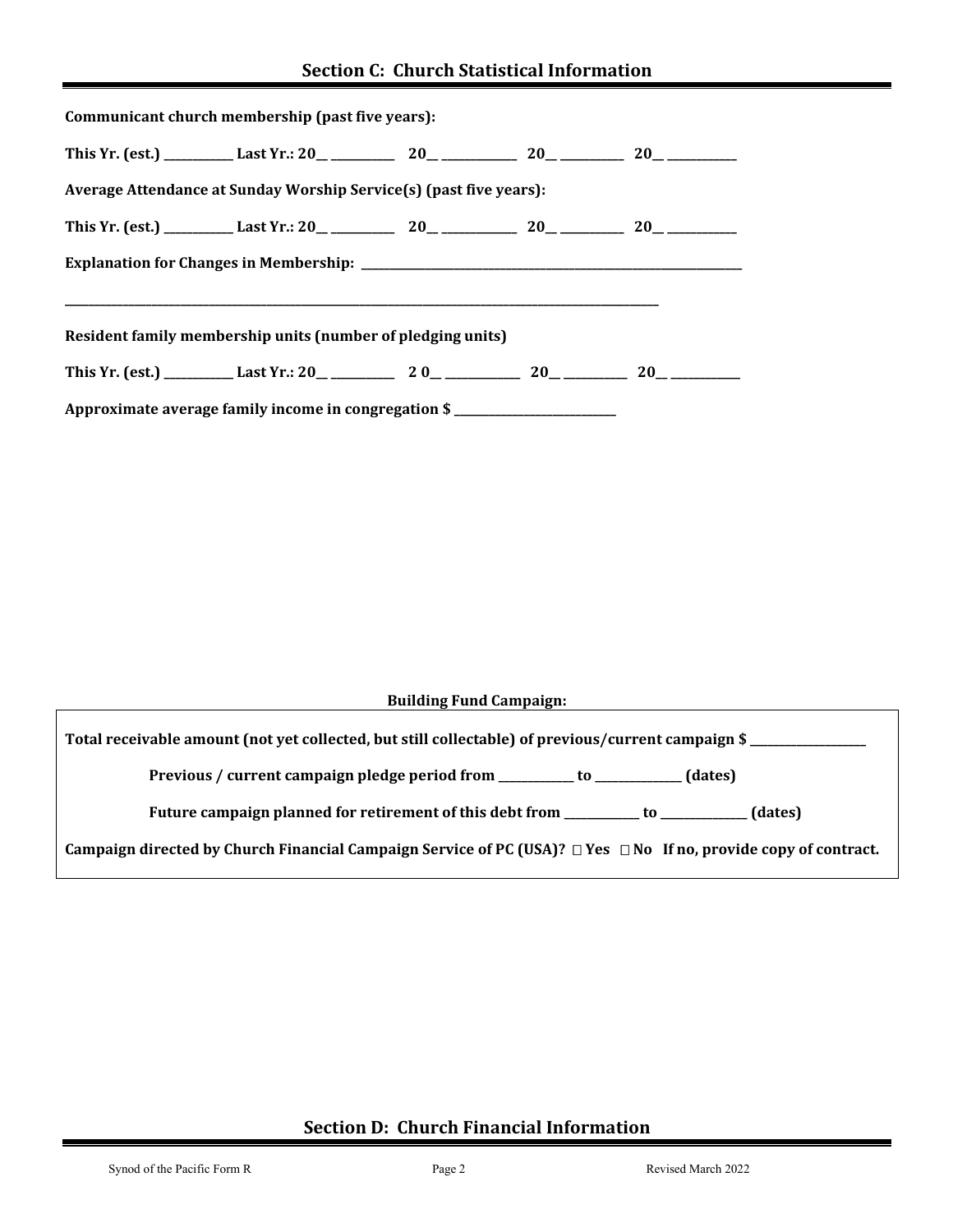**Estimated Current Value of Church land: \$ Buildings: \$ Total: \$** 

#### **Operating Budget (excludes building funds and affiliated operations such as pre-school)**

|   |                                                                       | This Yr.<br>(Budget) | Last<br>Yr.<br>$20$ <sub>--</sub> | 20 | $20$ <sub>--</sub> | 20 |
|---|-----------------------------------------------------------------------|----------------------|-----------------------------------|----|--------------------|----|
|   | <b>General Operating Revenue</b>                                      |                      |                                   |    |                    |    |
|   | Pledged Revenue                                                       |                      |                                   |    |                    |    |
| B | Non-Pledged Revenue                                                   |                      |                                   |    |                    |    |
|   | Operating Revenue from other<br>sources<br>(specify:                  |                      |                                   |    |                    |    |
|   | D Total General Operating Revenue*<br>$(A+B+C)$                       |                      |                                   |    |                    |    |
|   | <b>E Total General Operating Expenses</b>                             |                      |                                   |    |                    |    |
|   | <b>General Operating Surplus or Deficit</b><br>$(D \text{ minus } E)$ |                      |                                   |    |                    |    |

**\* Use this number in Section E (Mission Giving), row A.**

|                                                                                                           |                   | <b>Borrowing:</b>     |                                 |                         |         |                  |
|-----------------------------------------------------------------------------------------------------------|-------------------|-----------------------|---------------------------------|-------------------------|---------|------------------|
| <b>Existing Loans</b><br>(include all debt to banks, Synod,<br>G.A., Presbytery, church members,<br>etc.) | <b>Collateral</b> | <b>Note</b><br>Amount | <b>Unpaid</b><br><b>Balance</b> | <b>Maturity</b><br>Date | Payment | Interest<br>Rate |
|                                                                                                           |                   |                       |                                 |                         |         |                  |
|                                                                                                           |                   |                       |                                 |                         |         |                  |
|                                                                                                           |                   |                       |                                 |                         |         |                  |
|                                                                                                           |                   |                       |                                 |                         |         |                  |
| <b>Projected New Loans</b>                                                                                |                   |                       |                                 |                         |         |                  |
|                                                                                                           |                   |                       | N/A                             |                         |         |                  |
|                                                                                                           |                   |                       | N/A                             |                         |         |                  |

**Please explain any differences between the above financial summary and the financial statements provided:**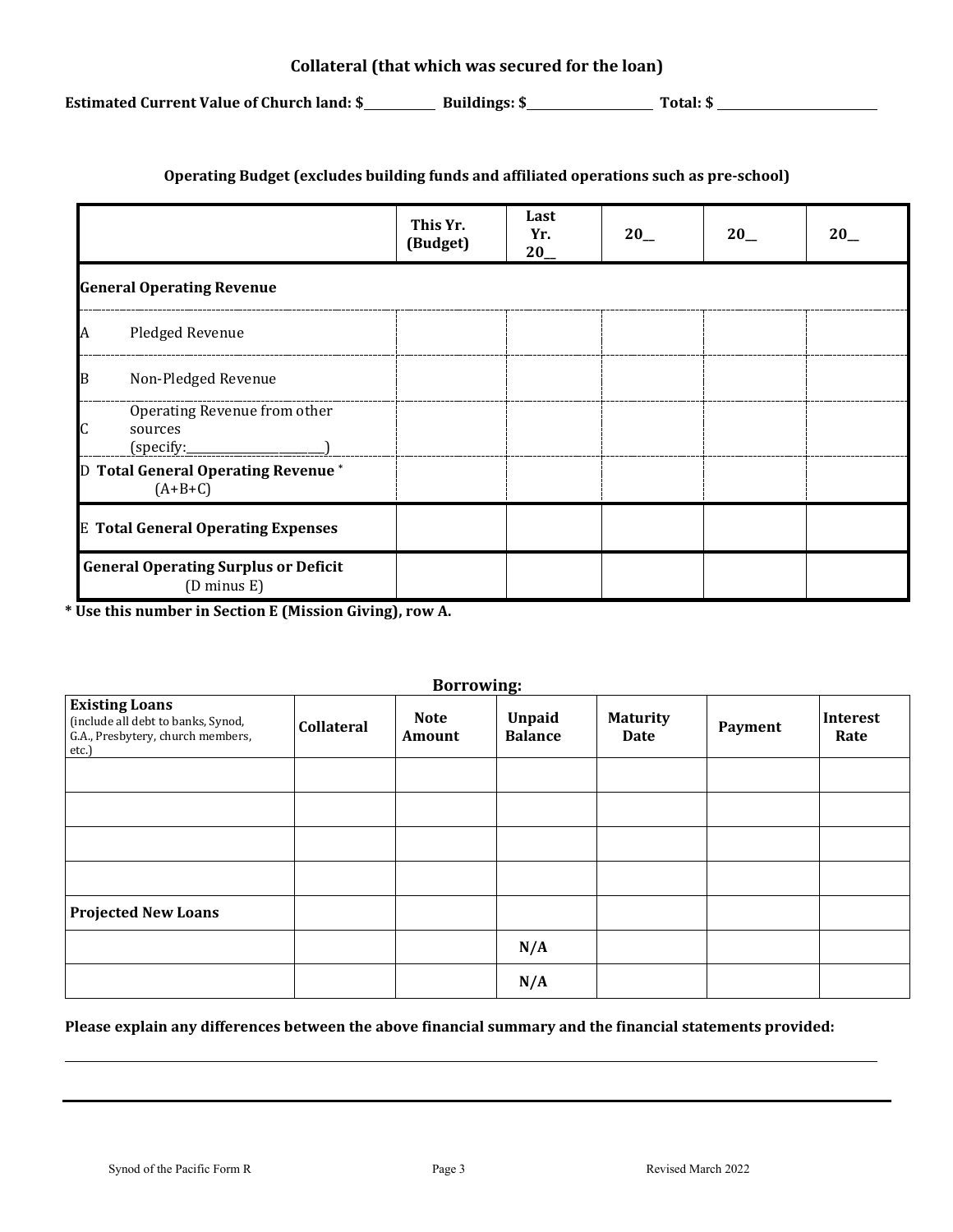|                                                                                   | This Yr.<br>(Budget) | Last<br>Yr.<br>20 | 20            | $20$ <sub>--</sub> | 20            |
|-----------------------------------------------------------------------------------|----------------------|-------------------|---------------|--------------------|---------------|
| A Total General Operating Revenue <sup>*</sup>                                    |                      |                   |               |                    |               |
| B<br>Per Capita Expense                                                           |                      |                   |               |                    |               |
| GA/Synod/Presbytery Pledged<br>C<br>Giving                                        |                      |                   |               |                    |               |
| <b>Special Offerings (OGHS,</b><br>Pentecost, Christmas/Joy,<br>D<br>Peacemaking) |                      |                   |               |                    |               |
| <b>E</b> Total Qualifying Mission Giving<br>$(B+C+D)$                             |                      |                   |               |                    |               |
| % Mission Giving to Revenue**<br>$(E \div A)$                                     | $\%$                 | $\frac{0}{0}$     | $\frac{0}{0}$ | $\%$               | $\frac{0}{0}$ |

**\* From Section D (Budget Info), Row D**

**\*\* Interest Rate Discounts of up to 0.75% are available based on your most recent full year's Mission Giving Percentage. (0.75% discount at or above 10.0% giving; 0.50% discount from 7.0% to 9.9%; 0.25% discount from 5.0% to 6.9%.) Please consult with Synod staff for exact qualifications and calculations to determine what interest rate you will qualify for.**

#### **Sections F and G do not apply, and therefore are not included**

#### **Section H: Standard Terms and Conditions**

#### **All Renewals and Conversions**

- \_\_\_\_ 1. The applicant shall incur no financial obligations which are not approved as part of this application without prior consent from the Presbytery and the Synod.
- \_\_\_\_ 2. Terms and outstanding balances of all loans shall be acknowledged by being printed in the minutes of each annual meeting of the congregation, until fully repaid.
- \_\_\_\_ 3. All borrowers with loan balances over \$500,000 will be required to provide annual financial statements to the Synod within 90 days of their financial year end. Annual or monthly financial information may also be required of other accounts as deemed necessary by the Synod.
- \_\_\_\_ 4. Synod reserves the right to suspend credit if applicant's payments are not within term, or if Synod deems there is any other substantial breach of loan covenants.
- \_\_\_\_ 5. The Synod reserves the right to revise the interest rate in the event that Synod has a change in banking relationships and/or any significant change in its cost of borrowing.
- \_\_\_\_ 6. Extension or conversion to an Amortized loan is not automatic. A new Initiation Fee will be charged on any extension or conversion.
- \_\_\_\_ 7. The interest rate will increase by 1% at the maturity date and every anniversary thereafter if the loan has not been extended or converted.
- \_\_\_\_ 8. There is an Initiation Fee of 0.25% for the Renewal of the loan, .50% for Conversions on the loan amount approved. The Initiation Fee will be added to the balance of the current loan if not paid within 60 days of approval. Initiation Fees are non-refundable.
- \_\_\_\_ 9. Line of Credit and Amortized loans over \$25,000 will be secured by a Deed of Trust on real property. All loans requiring a Deed of Trust will also require standard ALTA Title Insurance.
- \_\_\_\_ 10. All loans shall become immediately due and payable when a congregation sells any portion of real property on which a Synod loan has been made and or at such time as the borrower is no longer under the jurisdiction of the Presbyterian Church (U.S.A).

**Initial next to each condition to signify you agree to the term. If any of the above conditions cannot be met, please request a waiver of the conditions on the following page. State the reasons for your request as part of this loan application.**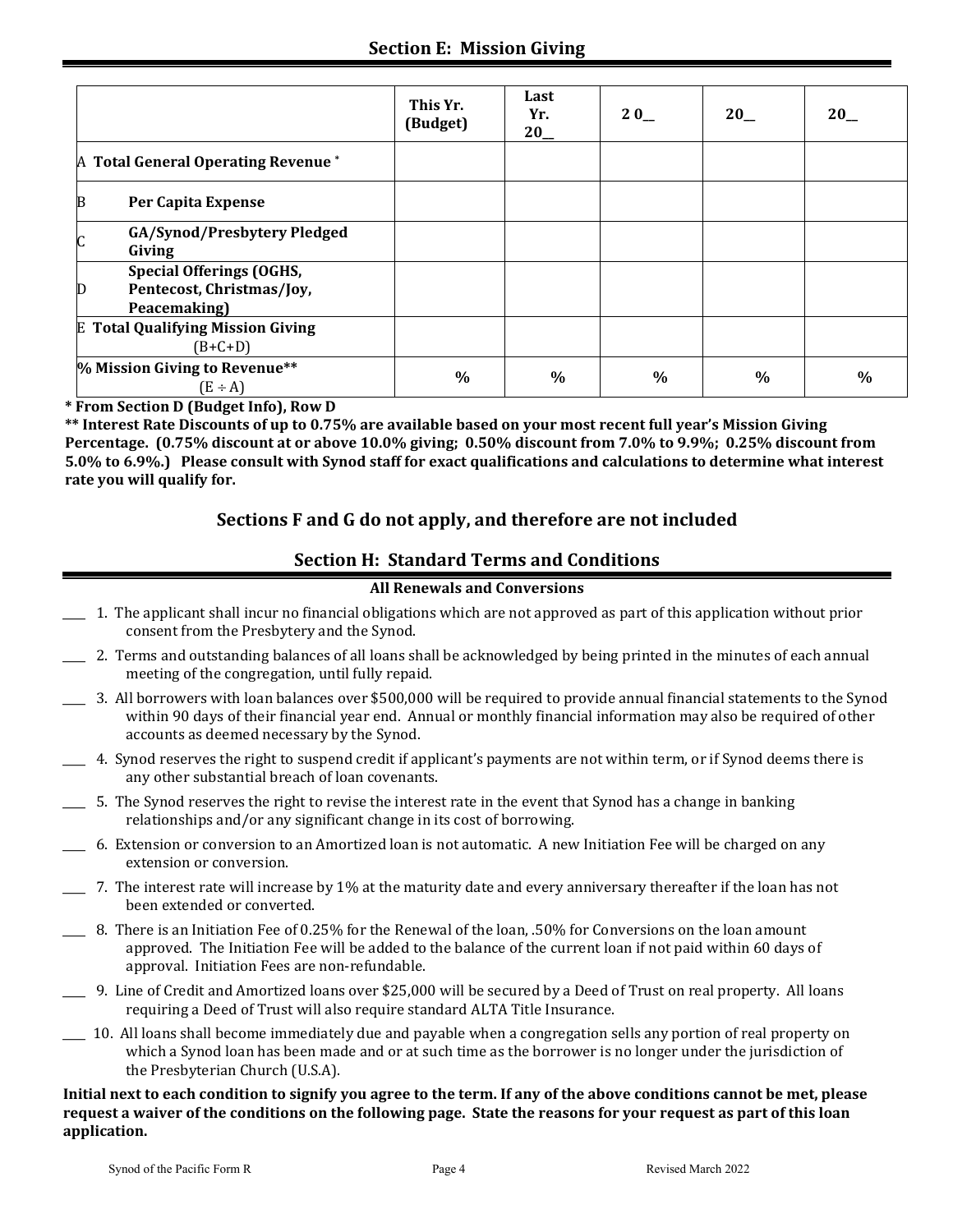#### **Select and initial ONE of these statements, then sign below:**

- **1) \_\_\_\_\_\_\_\_\_\_** The applicant congregation hereby agrees to abide by all terms and conditions of this loan as found on the previous page of this application.
- **2) \_\_\_\_\_\_\_\_\_\_** The applicant congregation hereby requests a waiver of certain loan terms and conditions as found on the previous page of this application. In the space provided below we explain any requests for waivers of terms and conditions.

 **\_\_\_\_\_\_\_\_\_\_\_\_\_\_\_\_\_\_\_\_\_\_\_\_\_\_\_\_\_\_\_\_\_\_\_\_\_\_\_\_\_\_\_\_\_\_\_\_\_\_\_ \_\_\_\_\_\_\_\_\_\_\_\_\_\_\_\_\_\_\_\_\_\_\_\_\_\_\_\_\_\_\_\_\_\_\_\_\_\_\_\_\_\_\_** 

*Clerk of Session* Date **Date** *Date* 

#### **APPLICATION for WAIVER**

**The applicant congregation wishes to request a waiver of the following condition (s) with the following explanation:** 

**\_\_\_\_\_\_\_\_\_\_\_\_\_\_\_\_\_\_\_\_\_\_\_\_\_\_\_\_\_\_\_\_\_\_\_\_\_\_\_\_\_\_\_\_\_\_\_\_\_\_\_\_\_\_\_\_\_\_\_\_\_\_\_\_\_\_\_\_\_\_\_\_\_\_\_\_\_\_\_\_\_\_\_\_\_\_\_\_\_\_\_\_\_\_\_\_\_\_\_\_\_\_\_\_\_\_**

**\_\_\_\_\_\_\_\_\_\_\_\_\_\_\_\_\_\_\_\_\_\_\_\_\_\_\_\_\_\_\_\_\_\_\_\_\_\_\_\_\_\_\_\_\_\_\_\_\_\_\_\_\_\_\_\_\_\_\_\_\_\_\_\_\_\_\_\_\_\_\_\_\_\_\_\_\_\_\_\_\_\_\_\_\_\_\_\_\_\_\_\_\_\_\_\_\_\_\_\_\_\_\_\_\_\_**

**\_\_\_\_\_\_\_\_\_\_\_\_\_\_\_\_\_\_\_\_\_\_\_\_\_\_\_\_\_\_\_\_\_\_\_\_\_\_\_\_\_\_\_\_\_\_\_\_\_\_\_\_\_\_\_\_\_\_\_\_\_\_\_\_\_\_\_\_\_\_\_\_\_\_\_\_\_\_\_\_\_\_\_\_\_\_\_\_\_\_\_\_\_\_\_\_\_\_\_\_\_\_\_\_\_\_**

**\_\_\_\_\_\_\_\_\_\_\_\_\_\_\_\_\_\_\_\_\_\_\_\_\_\_\_\_\_\_\_\_\_\_\_\_\_\_\_\_\_\_\_\_\_\_\_\_\_\_\_\_\_\_\_\_\_\_\_\_\_\_\_\_\_\_\_\_\_\_\_\_\_\_\_\_\_\_\_\_\_\_\_\_\_\_\_\_\_\_\_\_\_\_\_\_\_\_\_\_\_\_\_\_\_\_**

**\_\_\_\_\_\_\_\_\_\_\_\_\_\_\_\_\_\_\_\_\_\_\_\_\_\_\_\_\_\_\_\_\_\_\_\_\_\_\_\_\_\_\_\_\_\_\_\_\_\_\_\_\_\_\_\_\_\_\_\_\_\_\_\_\_\_\_\_\_\_\_\_\_\_\_\_\_\_\_\_\_\_\_\_\_\_\_\_** 

**Section I: Approvals**